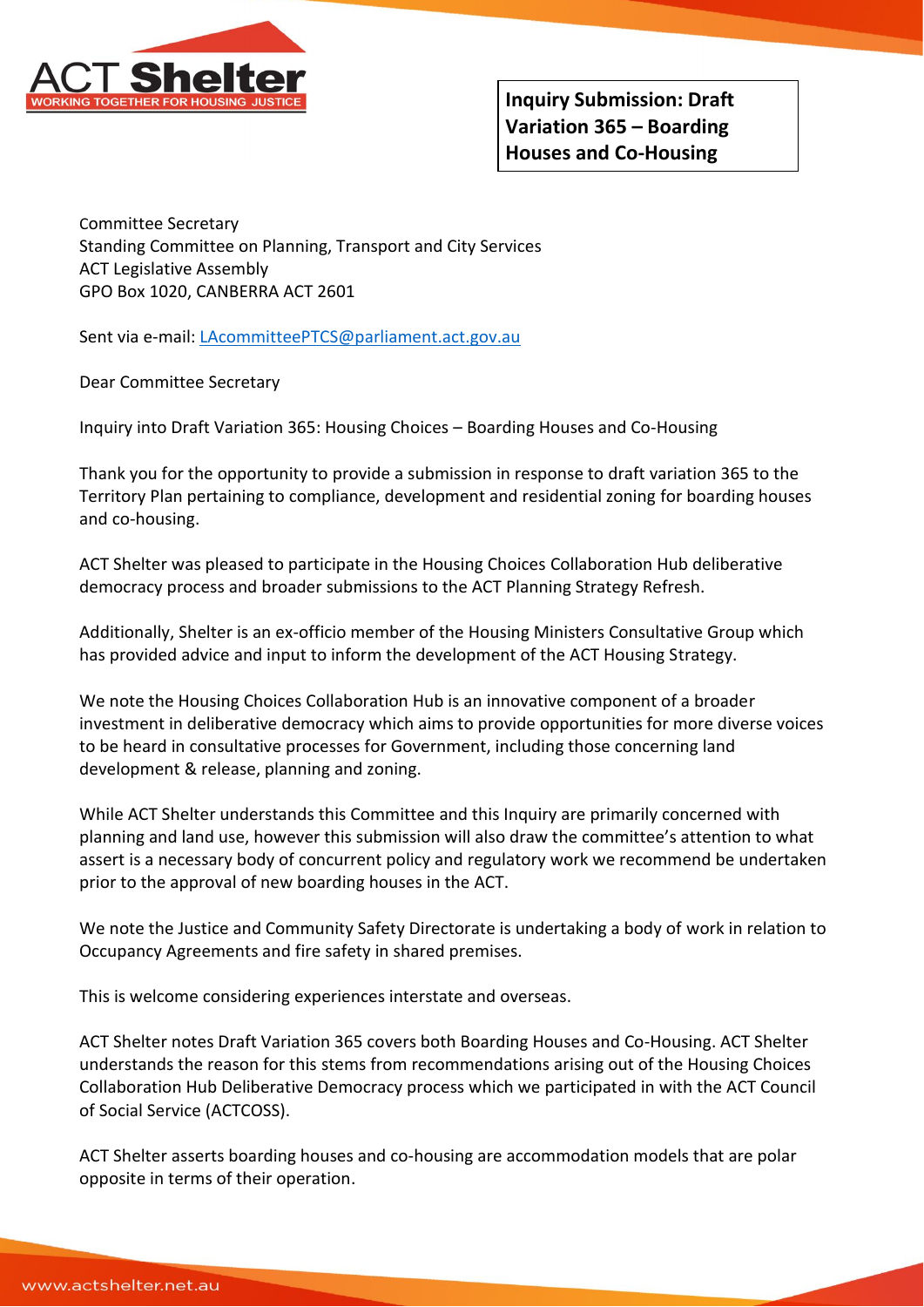

Co-housing models create intentional communities, ideally on an opt-in basis where residents intentionally buy-in and gain equity in the housing venture over time. Boarding houses by contrast offer occupants no choice about co-habitants.

For this reason, our submission addresses concern we have with the intent and likely effect of the Draft Variation on the development assessment and approval and operating environment of each model separately, beginning with Boarding Houses.

## **Above Board, not under the radar: Boarding Houses and DV 365**

As noted by several housing and homelessness researchers, boarding and rooming houses provide an important source of low-cost accommodation in most Australian cities.

That said, the ACT experience has been very different. Ainslie Village and Havelock House are models of accommodation with several commonalities to how boarding houses operate elsewhere.

Importantly, both are managed, long-term, by registered Community Housing Providers. This means they are subject to oversight to by the Registrar and required to meet National Regulatory System for Community Housing standards.

Both premises are also visitable places under the ACT Official Visitor Scheme. This means if there are concerns about the health, safety or wellbeing of occupants, there is an external person who can visit.

Nationally, it is posited that the boarding and rooming house sector is in decline. This is primarily based on data published by the Australian Bureau of Statistics as part of its Homelessness Enumeration Strategy.

Other research suggests the profile of the sector has changed significantly, with diversity in size and type of boarding and rooming houses leading to a potential undercount in overall bed and room numbers.

Irrespective of national trends, the ACT does not have a history of low-income people being involuntarily accommodated together in substandard boarding and rooming houses because they are not in a position to afford better accommodation they actually want to reside.

We should not be creating a permissive environment and inviting this to be our future.

ACT Shelter notes this may not be the intention of zoning changes, which in some ways act to limit the scale of Boarding Houses and prohibit their development in Residential Zone One.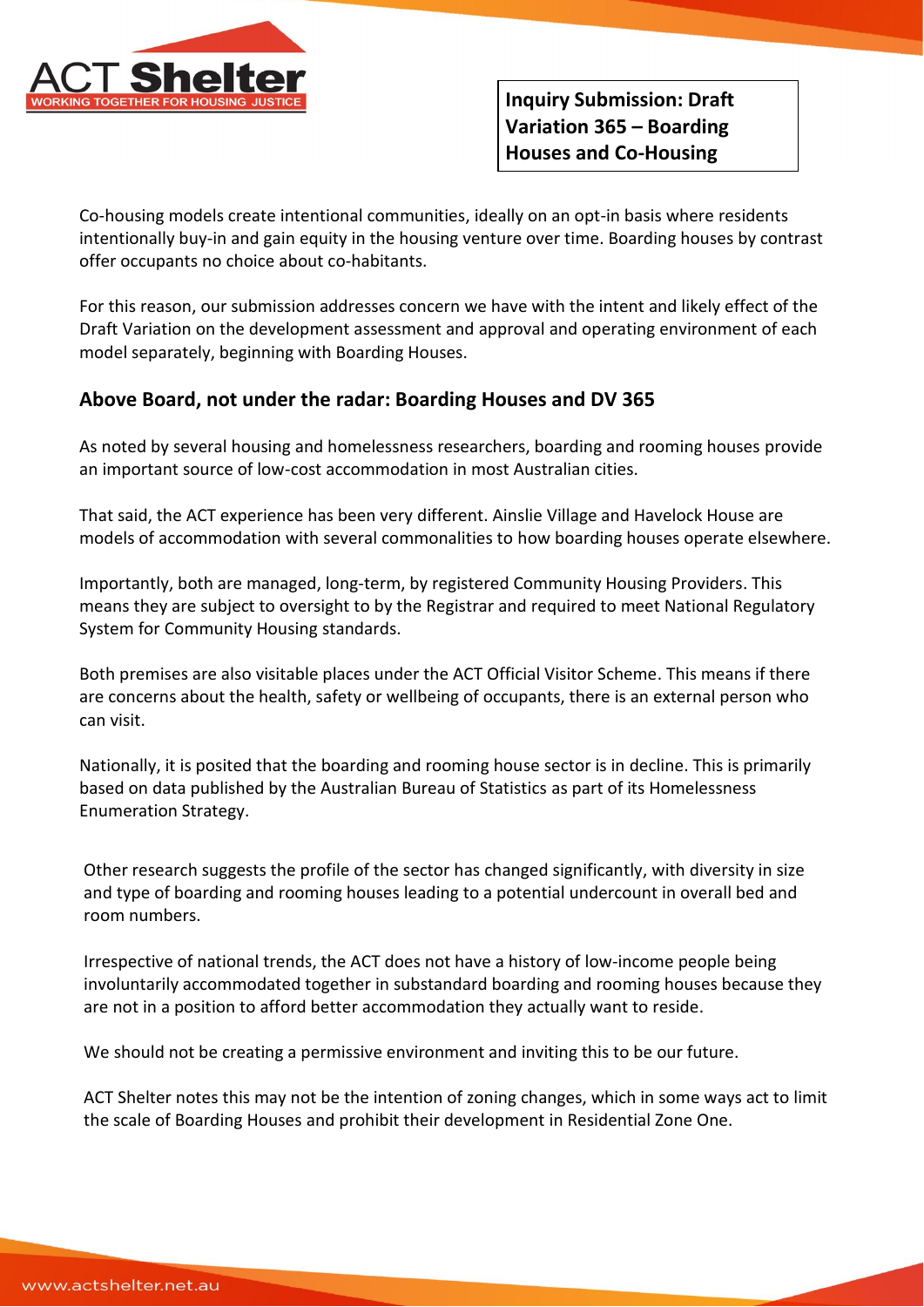

ACT Shelter urges the Committee to exercise extreme caution when deliberating as to the establishment of private boarding houses in Canberra.

While we are broadly satisfied with the definition of Boarding Houses in the Inquiry document, we wish to draw the Committee's attention to the lack of choice lodgers/occupants have in who they share a room with. As Gilbert (2012), drawing on the findings from Inquiries into deaths and deaths and serious incidents in Boarding and Rooming Houses in New South Wales, Queensland, South Australia and Victoria noted:

*"…While they [boarding houses] have traditionally been a source of accommodation for people with disabilities and/or mental health issues, they are more recently targeted towards international students, young people, arts workers, families, backpackers, people escaping homelessness and young people exiting state care… There is a greater diversity in the sector now, than has historically been the case. The one common denominator is the lack of choice available to occupants about who they share a premise with. This has been identified as a key source of tension and undesirable outcomes for occupants, neighbours, communities local and state Governments…" (Gilbert, 2012)*

ACT Shelter took the liberty of consulting with sector colleagues from equivalent peak bodies interstate before drafting this submission.

Their input confirmed concerns we have about the creation of a permissive environment for the proliferation of new boarding houses, however well-intentioned (to address affordability pressures and respond to community input regarding greater diversity of built form and models of accommodation – with or without support), are well founded.

ACT Shelter recommends this committee advise Territory bureaucrats to consult with their counterparts in neighbouring states before proceeding further with planning reforms that may increase the number of boarding houses providing accommodation to people in the ACT.

While we acknowledge the recommendations that follow in relation to boarding houses are likely outside the scope and thinking of this Inquiry and not core business for this committee, it would be negligent of ACT Shelter not to impress upon committee members the need to ensure strong compliance and regulatory measures are put in place to safeguard the rights of occupants in relation to their health, quality of life and wellbeing.

Experience from interstate and overseas reminds us, strong regulatory frameworks that ensure fundamental safeguards are in place for occupants are critical.

Without them, people die, and coronial inquests follow.

ACT Shelter therefore makes the following recommendations in relation to Boarding Houses.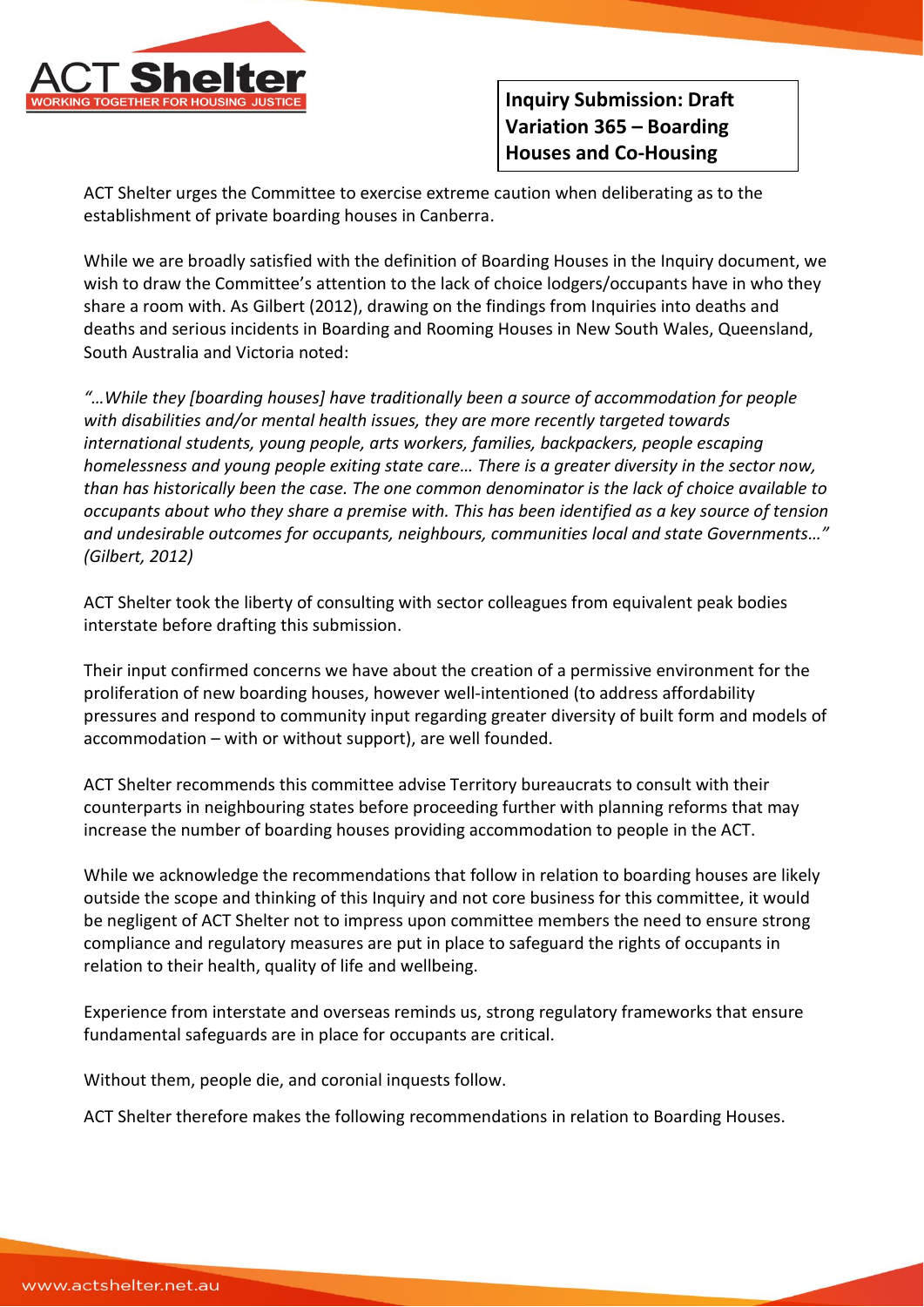

**Recommendations: Boarding Houses** 

**1) That this Committee recommends a substantive body of policy and regulatory work be undertaken in relation to the Boarding Houses component of this Draft Variation prior to any future approvals of boarding/rooming house accommodation being granted.** 

**2) That this Inquiry recommends a centralised registrar of Boarding/Rooming Houses be established so the Justice and Community Safety Directorate knows where boarding houses, how many people are legally entitled to occupy them and who owns and operates them. Fines should apply if proprietors are found to operate unlicensed premises after a specified amnesty date.** 

**3) Strengthening Occupancy Rights and enshrining minimum standards for the amenity and safety of shared occupancy premises be front of mind for policy makers and regulators going forward – this must include provision for the establishment of mechanisms and procedures that provide for:** 

**(i) Reporting on the use of written occupancy agreements; the extent to which standards set out in the legislation are met; resident and proprietor reports of knowledge of the Act; and fire safety measures and compliance measures.** 

**(ii) The explicit protection of occupants of boarding houses from undue coercion or financial exploitation by unscrupulous proprietors either intentionally or due to inadvertent negligence.**

**4. Strong safeguards are needed to ensure the health, safety and well-being of residents – particularly in facilities and premises that purport to operate as what are termed 'assisted boarding houses' in New South Wales or Supported Residential Facilities in South Australia.** 

**History tells us, older people and people with disabilities are at significant risk of exploitation, harm and maltreatment, and this is of particular concern in light of the My Aged Care and the National Disability Insurance Scheme which may avail substantive financial support to participants which could be milked or drained by proprietors who operate in this space almost exclusively for financial gain.** 

**5) Consistent with outcomes from Inquiries in other jurisdictions, referenced in the body of work being undertaken by the Justice and Community Safety Directorate:**

**All boarding house proprietors and residents have access to the ACT Civil and Administrative Tribunal (ACAT) for the resolution of an occupancy principles dispute, although it is expected that before going to ACAT proprietors and residents will have tried to resolve the dispute informally. A prerequisite for this is that residents are aware of the ACAT and its functions and feel confident in its powers.**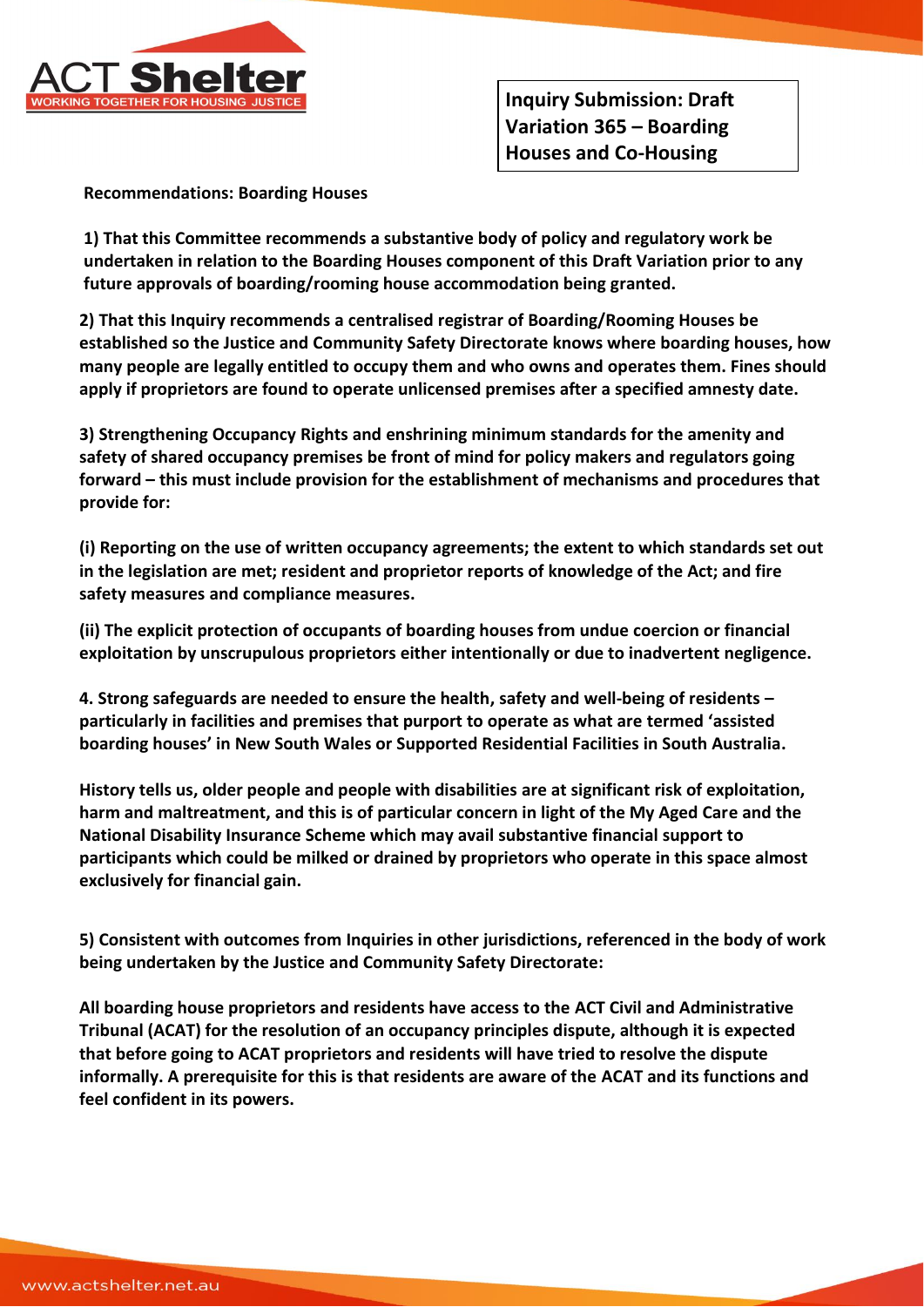

**6) That all boarding houses be [designated visitable places and appropriate amendments be made](https://www.ptg.act.gov.au/images/inf/vs-def-vis-place.pdf)  [to Official Visitor Act 2012 to provide for this.](https://www.ptg.act.gov.au/images/inf/vs-def-vis-place.pdf)** 

**7) ACT Shelter notes the Draft Variation proposes to a set an occupancy ceiling for Boarding Houses in Residential Zones two – five of ten bedrooms. We assert that unless each occupant has their own self-contained room, this is too high and the threshold be limited to ten occupants per premises, and not defined by bedrooms. This would improve the amenity of new premises approved in accordance with this Draft Variation.** 

**It would also address community concerns ACT Shelter has heard over a number of years, in relation to the impact on off-street parking and quiet enjoyment of both premises and surrounds by occupants of boarding houses.** 

## **'I'm just a soul whose intentions are good…' – Co-housing and DV365**

Several ACT Shelter members have expressed a longstanding interest in the creation of co-housing and other intentional communities.

Co-housing Canberra has engaged with ACT Shelter and we defer to their expertise in relation to planning, land development and release measures that are needed to incentivise the establishment of viable co-housing models in Canberra.

That said, we welcome the opportunity to provide brief commentary in relation to the likely effect of the draft variation on the enablement of co-housing models as an affordable housing option that offers residents greater choice and control over housing arrangements and decisions about how, where and with whom they live.

The Draft Variation 365 proposed **no limit on the number of dwellings for cohousing**, rather that dwelling number be limited by plot ratio/site provisions as per current provisions for boarding houses.

This would have facilitated the provision of much more affordable housing options.

This provision was removed from the Recommended Variation 365, with dwelling numbers now limited by Multi Unit Code Element 3 (e.g., On a 1050-1400m2 block only 3 dwellings permitted). Essentially, there is no difference between cohousing provisions and existing Multi Unit housing provisions, merely a new definition.

Draft Variation 365 also restricts cohousing to RZ2-RZ5.

This means that 80% of the existing urban area is not available for cohousing developments. A better approach would be as per current boarding house provisions of one per section in RZ1.